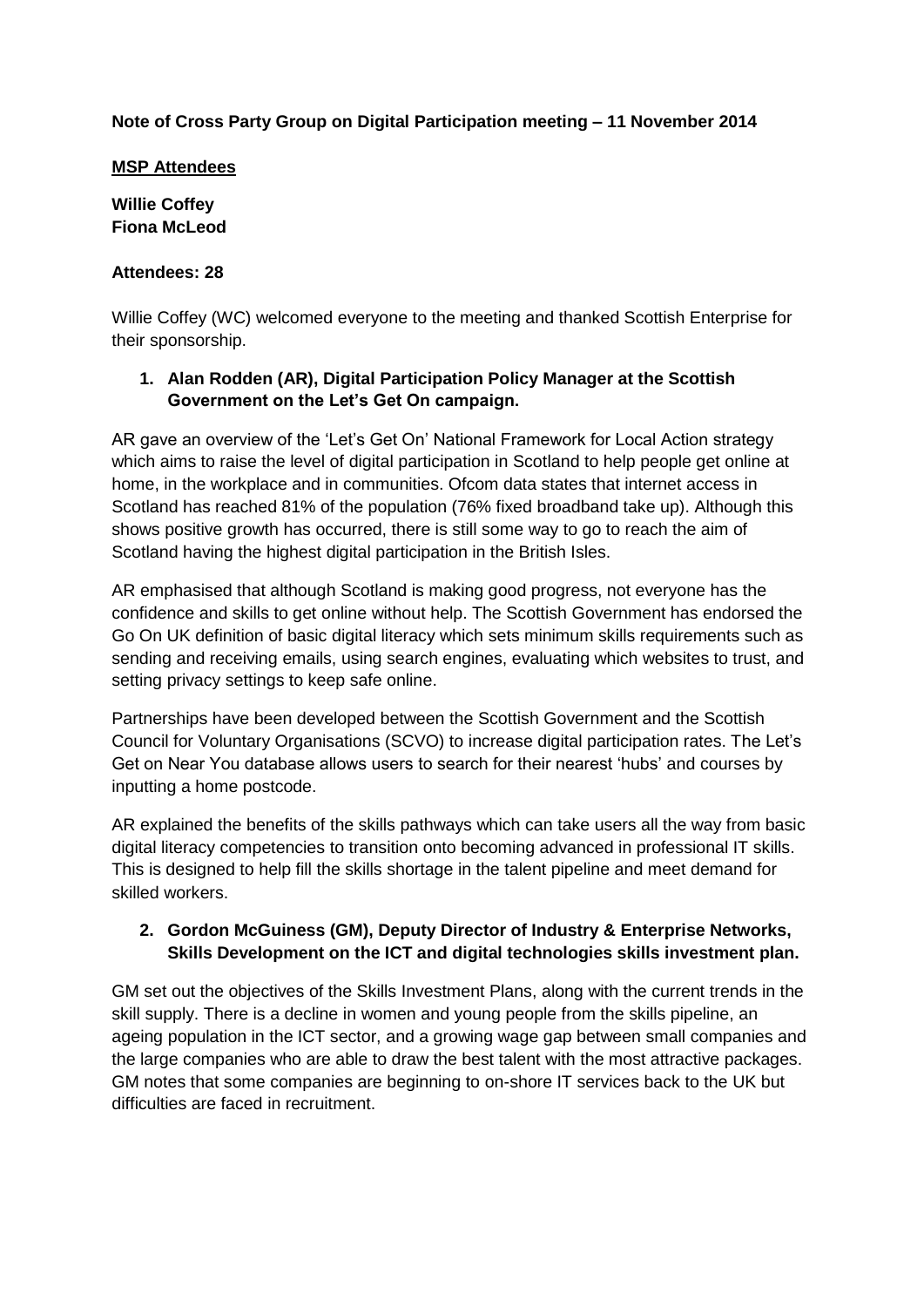The Scottish Government has given £6.6m in funding to support the development of ICT skills in Scotland. GM pointed to several schemes which are already underway such as Coding Clubs for young people and Computer Clubs for Girls.

# **3. Tommy Laughlin (TL), Public Sector Liaison, Scotland IS**

TL emphasised that digital technology is a key driver for growth and change in the economy. The all-pervasive Internet of Things is changing the delivery of our public services, and also the way in which people want and expect their services. TL stated that digital growth is driving innovation along the supply chain and that there are no geographical boundaries to the digital economy. Skyscanner was noted for their aim to be Scotland's leading digital software company.

# **4. Gerry Docherty (GD), Smarter Grid Solutions and Member of Technology Advisory Board**

GD outlined some of the key findings from the Digital Economy Survey, implemented to provide an understanding on the level of digitisation of Scotland's businesses and identify where extra support is required.

GD looked to the future, stating that global and digital companies such as Google were likely to push out traditional firms such as energy companies because of their lack of digital investment and foresight. The ICT industry is healthy but short of people; 5% of the working population in Scotland are employed in the sector compared to 8% in the rest of the UK even though the industry does not have the same geographical limitations that affect other sectors.

GD questioned whether Scotland wants to be a nation of users or makers of technology. GD used Ireland as an example of a nation which committed to attracting foreign software companies. During the financial crisis however the talent pool in Ireland diminished and the Government set up the Momentum Fund to encourage skilled talent back into the sector. Scotland needs to add to its skills base to attract foreign companies; the fact that Scotland is the most expensive place to employ IT talent outside of London shows how scarce the talent is.

### **Discussion**

WC asked about community hubs and where the technology is. What if local authorities don't have places, kit or people to help?

Alan Rodden responded that £300k had been made available to libraries to ensure that there were such opportunities available across local authorities. SLIC were managing this process. Hubs can be created anywhere and to discover where there were digital evangelists. WC asked who delivers the training? AR said that the projects were upskilling library staff and creating digital champions from volunteers who step forward. Sally Dyson highlighted that the third sector has a key role and a lot of people not online are already being supported by the third sector who know them, know their needs and preferences and can introduce access in a non-threatening way. They can link use to real life examples and relevant situations that become immediately useful. Learners can be signposted to community hubs and trusted material to help them with their journey.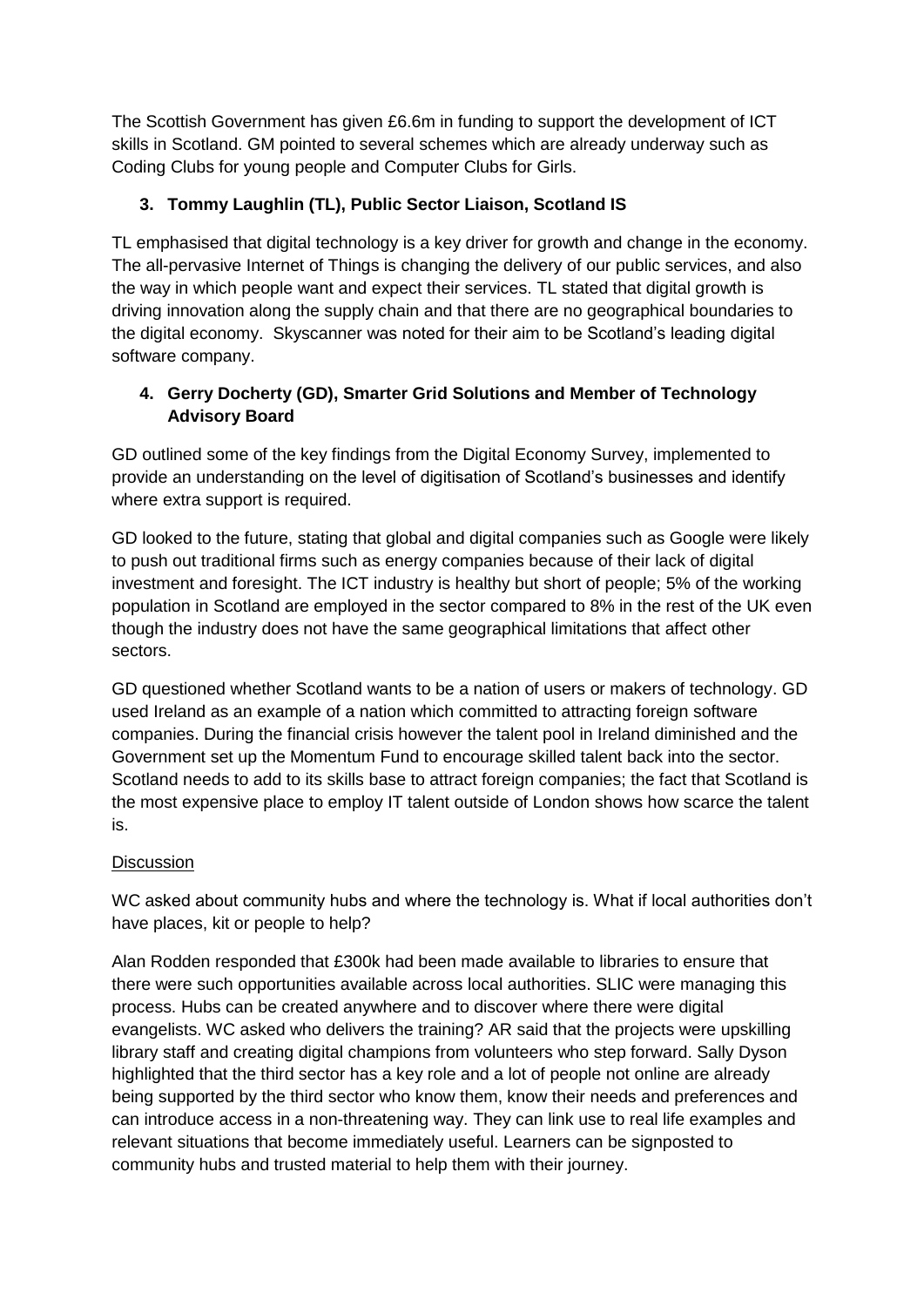Michael Fourman said that libraries were part of the solution but are limited in the resource that they can offer and struggle with privacy issues due to their public nature. Some are not immediately accessible and there are geographic differences in what is on offer. Falkirk for example offers a very high level of service and has benefitted from a strong per household investment level. Fiona McLeod commented that it was about collective action, SCVO are create a newsletter which offers a good overview of what is happening in the sector. FM felt that is was time to think differently about the issues, viewing digital skills as training for the job of the future rather than about an inclusion issue. Digital public services will not be the driver for people.

Ian Watson mentioned the skills pathway and as companies move to the Cloud, a third don't have the skills they need. There is a transition that needs to happen, for workers to skill up they need to be able to be creative and to experiment. Gerry Docherty agreed and added that the challenge is not just to enable better use, it's that the message needs to reach the Boardroom, the risks of not re-skilling the workforce are not being properly assessed at this level and the opportunities are being overlooked.

Alistair McGregor (AM) SQA, stated that the use of libraries was commendable but required a strategy that gives the digitally disenfranchised somewhere to go and libraries are not always the solution. There needs to be an obligation as part of the corporate social responsibility of companies to work with the wider community and enhance digital skills.

A member commented on the improvements made to access in Glasgow through community centres and hubs to help people get online. This shows that there are interventions and strategic actions that can be taken by councils and Government. Access in libraries is not going to be enough in terms of meeting demand and the time each person needs to use the ICT facilities. The best place to access the internet and enhance one's digital skills is in the home so developments here are required alongside public access points to work effectively.

TL explained that SCVO are rolling out projects into third sector organisations to enable them to upscale themselves. Graduates, usually with ICT backgrounds, are being taken on to work within the organisations and help them deliver better digitally to their client group, but this is just part of the story alongside initiatives such as library hubs.

Douglas White (DW) from Carnegie Trust reflected on the digital society more widely from hubs in communities up to boardrooms. He noted that we have come a long way but there is still a long way to go. DW likens the situation to that of cycling in the UK where the push to win podium places occurred at the same time as grass roots introductions to cycling.

GD emphasised that the journey we are on will not end as the bar will continue to be raised and we will always need to be digitally better, bigger and faster.

Vicki Nash (VN) enquired where the thinking behind the digital skills shortages in boardrooms is being captured and fed in.

Brian McLeish (BM) from Scottish Enterprise responded that there has been a lot of intervention in businesses, although too often this is focused only on SMEs and not enough is done to address the problems in the largest companies. Examples of interventions include the Digital Leaders Programme operating across local government and aimed to upscale the skills of those in government office. The Digital Champions Programme is aimed at CEOs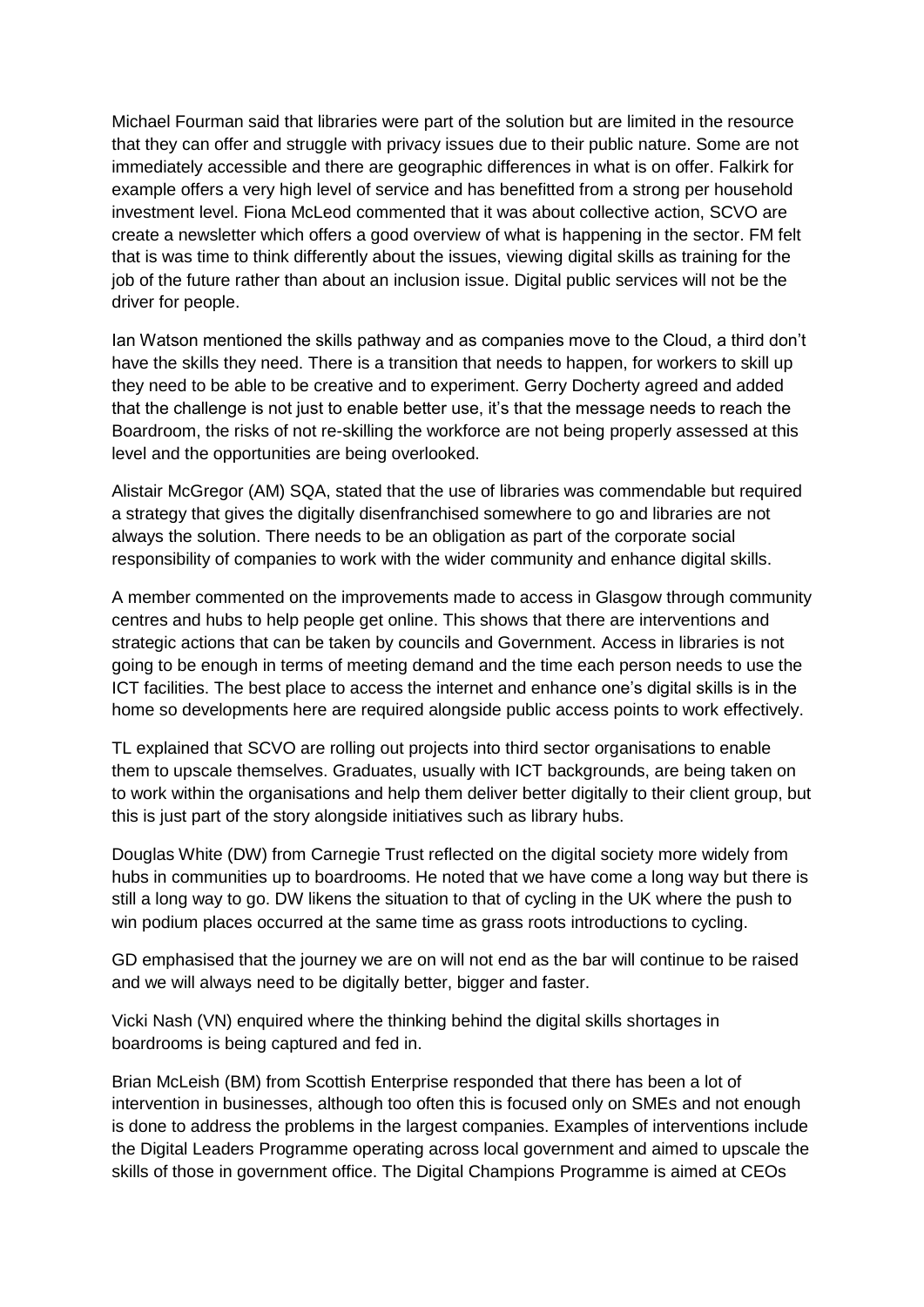who understand what is happening in technology and how important it is to champion what it can do in businesses.

Mairi MacLeod said that it was good to see a holistic overview happening. While the funding of projects from EU pots and SCVO was welcome something more should be made available from the domestic pot. The findings of the business survey were similar to those of the Communications Consumer Panel's survey.

It was thought that the Business Excellence Partnership and Education Scotland were looking at skills from each perspective. Liz Leonard commented that large companies could enhance skills work through their CSR activities working with schools and colleges. GD said that the connections with schools were good and while there were a lot of spot interventions it could potentially do with being more coordinated. LL wondered that an overarching policy lead might help in the same way that SCVO were currently doing. Sally Dyson of SCVO said that they had got positive feedback where they were sharing activity and they hoped to publish activity via the Digital Scotland website to prevent duplication and to shorten journeys to good outcomes. There were a number of engagement events planned aiming to foster cross sectoral collaboration.

Michael Fourman (MF), Royal Society of Edinburgh, questioned how we are going to take the interventions that are happening and scale them up across the country as often digital participation strategies are only helping very small percentages of people. On education, there is yet to be digital literacy imbedded in the curriculum and the number of computer science teachers continues to fall. MF commented that there hasn't been enough done in schools yet.

GM advised that Education Scotland are intervening and large organisations will be given educational platforms. Better knowledge sharing is needed however, and work which spans education and corporate Scotland. AM contributed that as part of Curriculum for Excellence, there is an entitlement of every young Scottish learner aged 3-15 for digital skills in schools, but the challenge comes for maintaining this in those older than 15 when qualification choices are made. There have been declines in young people taking computer qualifications. However there are also not enough teachers trained in ICT subjects to fill the gaps. GM supported this by agreeing that changes in the curriculum would be welcome but these changes would not be enough without significant structural changes to address the falling teacher numbers and attitudes to computer subjects. MF added that all teachers should be trained in proficiency in IT.

WC commented that young people don't seem to want to make technology; they want to use it instead. WC agreed that radical intervention was needed to structurally change teaching in schools and universities.

Claire Mack (CM) commented that the missing link here was the General Teaching Council. The teaching of computer sciences hasn't appeared to be recently on their agenda and CM questioned whether anyone in the room had engaged with them on this.

A member offered to follow up with a contact at the General Teaching Council regarding new standards of basic digital literacy in schools.